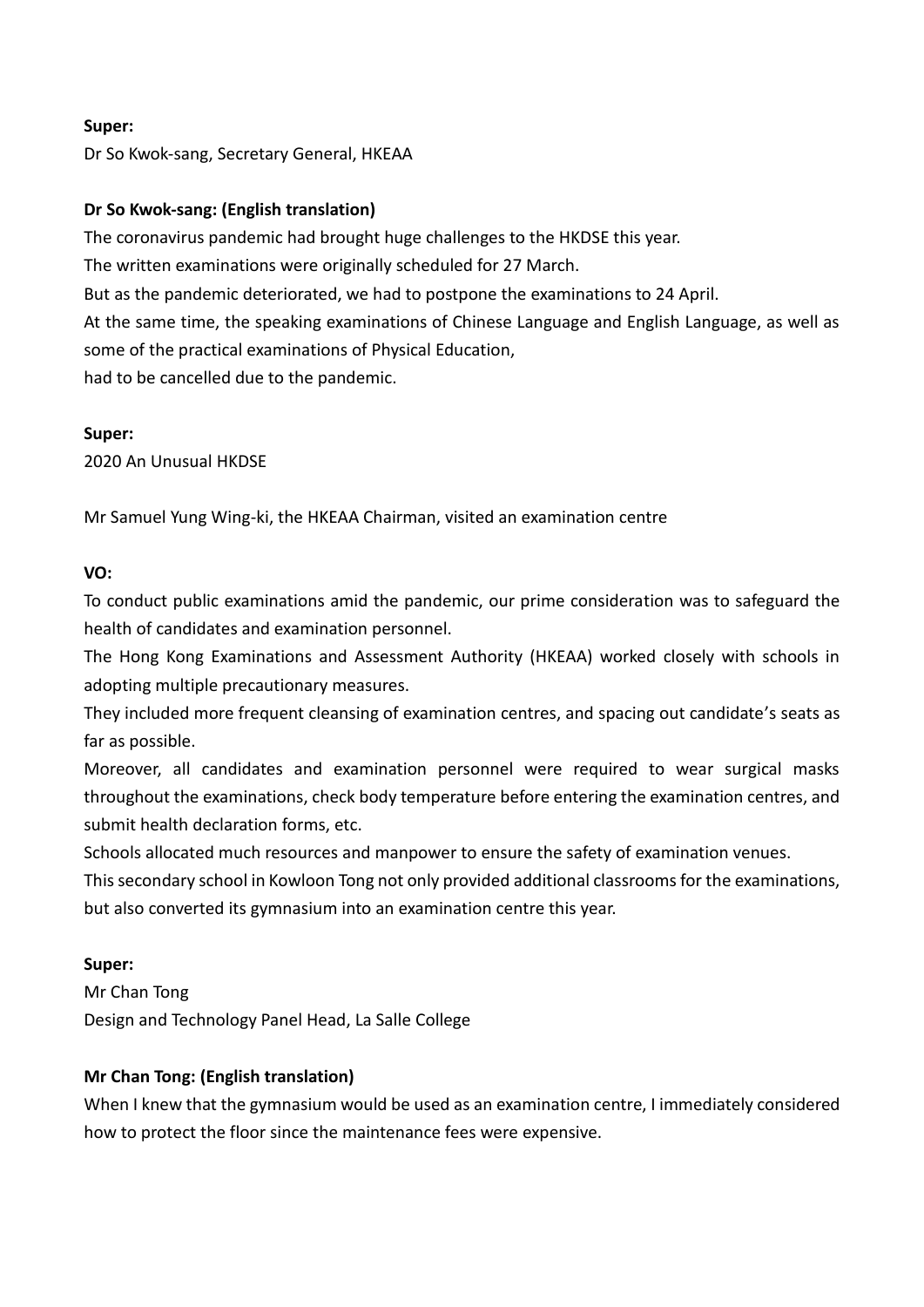We chose this (flooring) material because we needed to clean and disinfect the venue every day after examination.

This material is more durable and less prone to damage.

During examinations, some candidates might feel sick and they might affect other candidates, either psychologically or physically.

Therefore, we decided to make these simple screens to provide candidates with the best possible examination environment.

It was actually a challenge for us.

## **Super:**

Ms Becky Lam Shun-wah School Examination Officer, La Salle College

# **Ms Becky Lam Shun-wah: (English translation)**

We tried to purchase medical face shields in the market.

However, they were either out of stock, pricey or with limited supply.

Our colleagues who were in charge of STEM came up with an idea.

This frame was printed with 3D printer and this is just a transparency film.

Colleagues then accurately punched these holes which perfectly fit the frame.

Colleagues felt very relieved for that they were each provided a face shield when serving as invigilators.

We also prepared extra face shields for external invigilators.

## **VO:**

During the examinations, all candidates and examination personnel had to follow strict disease prevention measures, including declaration of health.

Those who had fever, respiratory tract infection symptoms or were undergoing mandatory quarantine were not allowed to enter the examination centre.

## **Centre Supervisor:**

The finishing time is 10:30. You may now start.

## **Mr Wu Kwok-keung: (English translation)**

Every day after candidates had left we cleaned the tables, chairs, and the dirt on the floor.

**Super:** Mr Wu Kwok-keung Janitor, La Salle College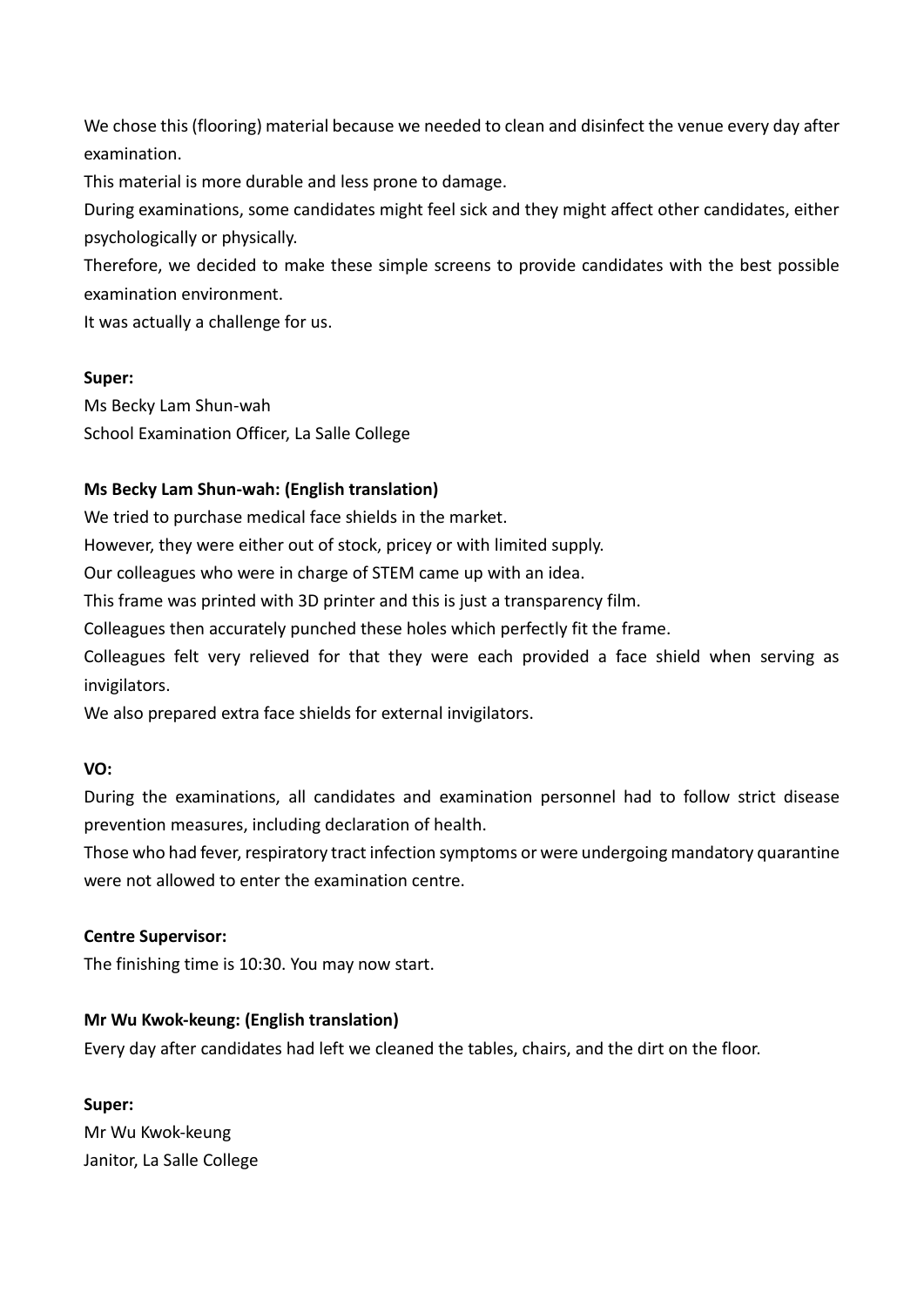# **Mr Wu Kwok-keung: (English translation)**

The arrangement for washrooms was slightly different from the past.

We placed adhesive tapes on the floor of the corridor, one meter apart from each other to help candidates keep a distance from each other when queuing.

Tissue paper was used instead of hand dryer.

Cleansing was carried out after examination and during breaks.

# **Ms Becky Lam Shun-wah: (English translation)**

The manpower allocated for the HKDSE this year was four to five times more than that in the past. However, it was totally worth it as we did all of these for our students.

There is no other reason.

Since our students needed to sit the examinations, we would spare no effort to make it work.

# **VO:**

Due to the pandemic the practical examinations of Physical Education, which were normally held in February and March, were postponed to June.

Some assessment components were also cancelled.

Many venues that could be used for the practical examinations were closed, the HKEAA had spent quite some time looking for examination venues.

Candidates could choose not to wear a mask during examinations.

In order to avoid infection, the HKEAA adopted some additional precautionary measures.

These plastic barriers were specially designed for the sit-up and sit-and-reach assessments.

After the assessment of every candidate, the utensils used would also be cleaned.

# **Dr So Kwok-sang: (English translation)**

We are very grateful that during this year's examinations amid the pandemic, no candidate or any examination personnel was infected by COVID-19.

Around 300 candidates were absent from the examination due to sickness or other special circumstances.

We arranged assessed subject results for them.

One special arrangement for this year was that in the past, the highest grade for assessed subject result was level 4, this year we raised the ceiling to level 5.

# **VO:**

While the written examinations were deferred for around a month, the result release date was only put off for two weeks.

Catching up with the progress of marking and grading was one of the challenges.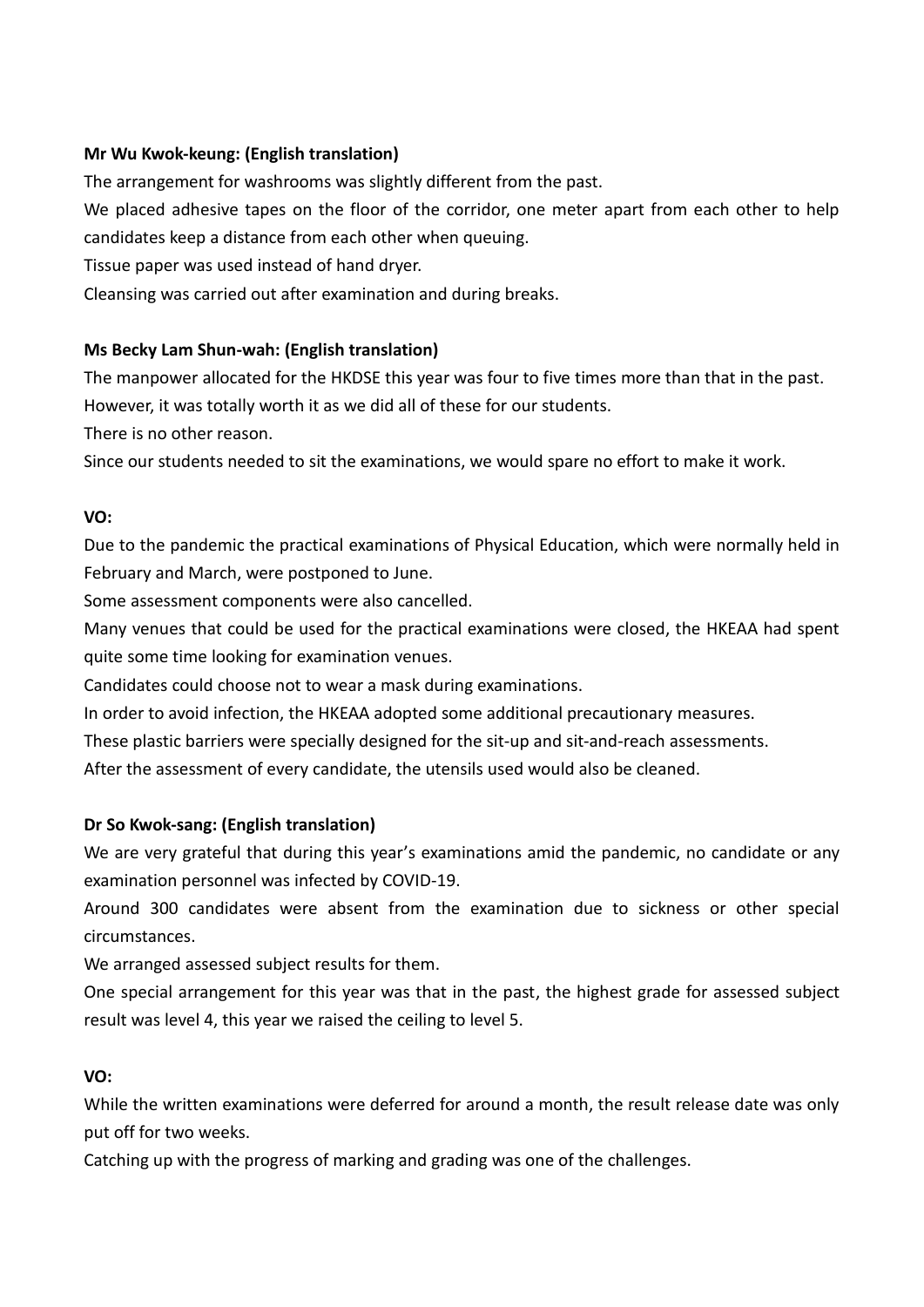With the active collaboration of over four thousand markers, the marking and grading and post examination works were completed on time and the results could be released on 22 July as scheduled.

### **Super:**

21-7-2020

## **Dr So Kwok-sang: (English translation)**

Welcome to the press conference on 2020 HKDSE results.

### **Reporter:**

Regarding this year's results, does it mean that students could generally be easier to enter the University?

### **VO:**

In early July, the local epidemic worsened further.

As the government stepped up its anti-epidemic measures, contingency arrangements were required for the press conference and the release of results notices.

#### **Super:**

Ms Margaret Hui Head of School Examinations and Assessment, HKEAA

## **Ms Margaret Hui: (English translation)**

Candidates will receive their results notices tomorrow.

Owing to the pandemic, after downloading the HKDSE results from the online system, schools can send the results to their own candidates electronically.

## **VO:**

In the past, school candidates had to go back to schools to collect their results notices. This year, schools forwarded the softcopies to students and arranged individual guidance for students in need.

## **Super:**

22-7-2020

Dr Esther Ho Yuk-fan Principal of Carmel Alison Lam Foundation Secondary School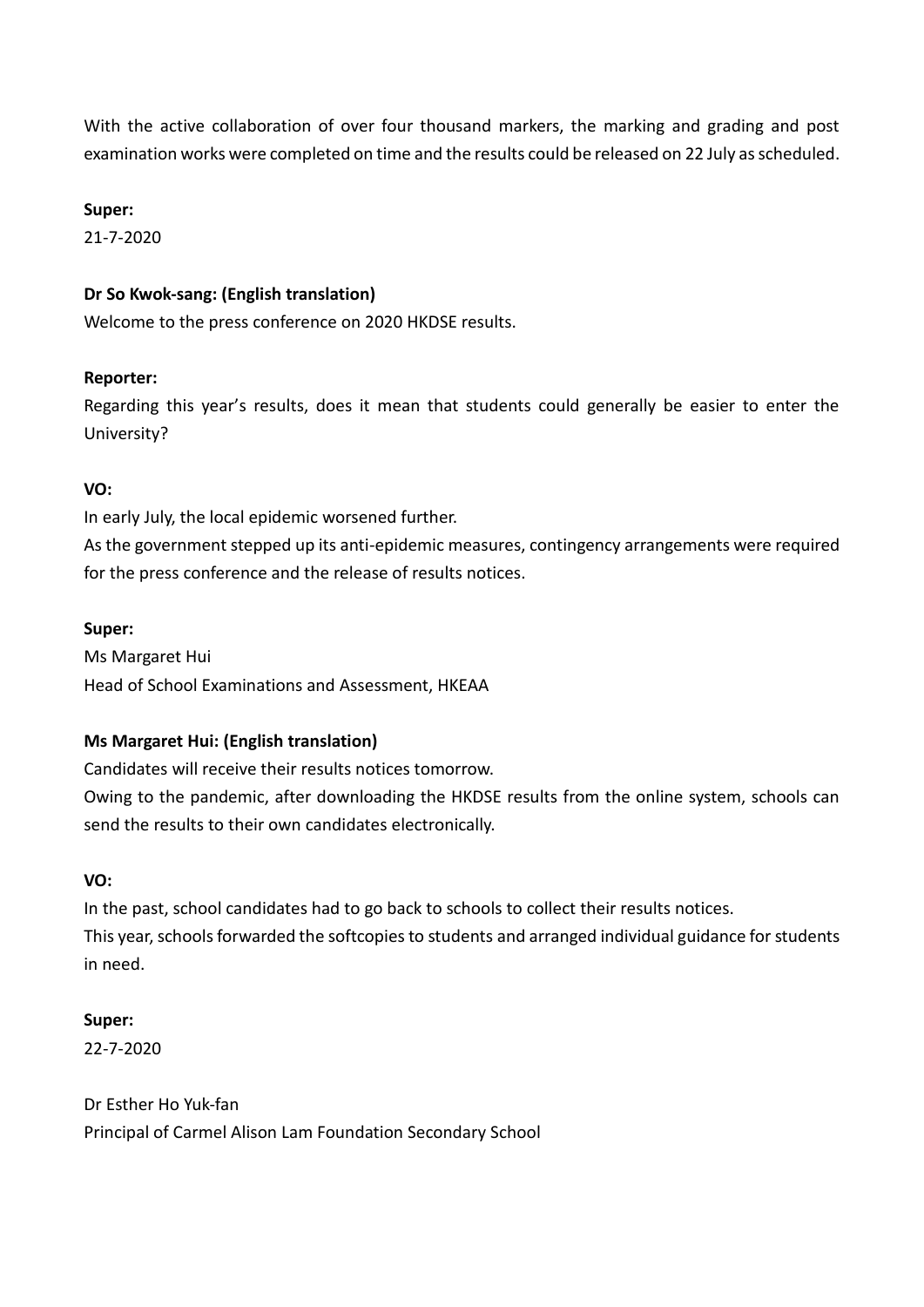# **Dr Esther Ho: (English translation)**

We have to provide comprehensive technical support so that students could view and download their results notices simply by clicking the link.

This morning, a student even told me It was so efficient! I hadn't expected to receive the results so quickly.

If students chose to come back to school, we also allowed them to do so as we care about our students.

At this critical stage when students were about to complete their secondary school studies, which would affect their future directions in life, we would try our best to assist them.

Today, they finally received their HKDSE results, as their teacher, I felt quite relieved at this moment.

## **Super:**

Mr Ho Tsz-yau 2020 HKDSE candidate

## **Mr Ho Tsz-yau: (English translation)**

It seems like the sense of nervousness was gone. But it is a good thing as I need not rush back to school with unsettled feelings in the morning. This year sitting the HKDSE under the coronavirus pandemic, made me feel quite nervous. As there were a lot of uncertainties and I was not prepared for them. Now, the examinations are finally over I feel quite relieved.

## **Dr So Kwok-sang: (English translation)**

For all HKDSE candidates, you had experienced an unusual HKDSE this year. Though facing plenty of uncertainties, you all still persevered and managed to overcome all kinds of difficulties.

I feel so proud of all of you!

Again, I would like to express my gratitude for the education sector's full support which helped the HKEAA tackle the challenges posed by the pandemic and release results for over 50,000 candidates.

## **Super:**

2020 HKDSE Category A Written Examinations: over 350 hall centres over 3,400 classroom centres nearly 24,000 invigilator sessions

Among the 50,809 candidates sitting the 2020 HKDSE: 3,309 took Category B Applied Learning subjects